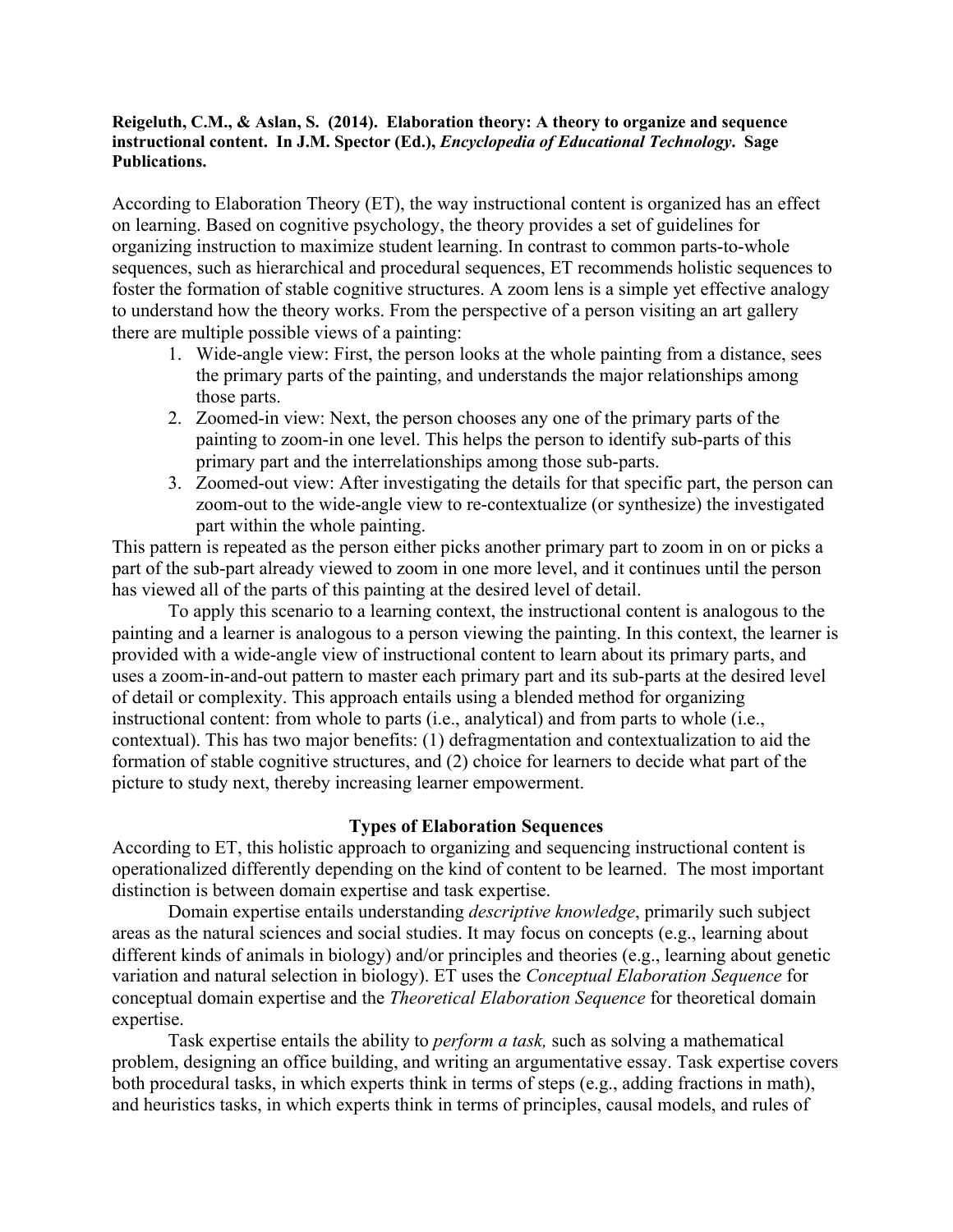thumb (e.g., providing psychological counseling). Most tasks have both procedural and heuristic elements to some degree. For all kinds of tasks, ET uses the *Simplifying Conditions Method* to create an elaboration sequence.

Of course, domain and task expertise are often related. For example, biology (primarily domain expertise) is related to medicine (primarily task expertise), physics is related to engineering, and learning theory is related to instructional theory. Therefore, the different types of elaboration sequences are often interrelated. The remainder of this paper provides more details about three different elaboration sequences: (1) the conceptual elaboration sequence, (2) the theoretical elaboration sequence, and (3) the simplifying conditions method.

# **Conceptual elaboration sequence**

To help learners develop domain expertise that is primarily conceptual, such as in a biology course that teaches different kinds of plants and animals or kinds of ecosystems or parts of the human body, the sequence starts with the broadest, most inclusive concepts (called the epitome because it epitomizes the content) and gradually teaches narrower, more detailed concepts, as recommended by David Ausubel. The learner can be given control over which concept to elaborate upon next in the instructional sequence (particularly for computer-based instruction), or it could be decided by a teacher or computer system. The concepts comprise the "organizing content" that serves as the skeleton of the instruction; then other kinds of content are added onto different parts of the skeleton where they are most relevant, including learning prerequisites, which are taught "just in time" for when they are needed.

ET also offers guidelines for analyzing the content, beginning with a conceptual analysis that identifies the major concepts to be taught and the elaborative relationships among them, primarily superordinate, coordinate, and subordinate kinds and parts (e.g., kinds of plants and parts of each kind of plant). This is followed by an analysis of other relevant kinds of content, called the "supporting content," plus identifying the concepts that are most relevant to each. **Theoretical elaboration sequence**

For domain expertise focused on theoretical knowledge, ET provides guidelines for sequencing principles or theories (primarily cause-effect relationships). The wide-angle view entails teaching the most basic and simplest principles first – the *epitome* – and then teaching ever more complex content and principles. An example would be to teach the law of supply and demand in economics, and then elaborate by teaching the most fundamental principles for the supply side and for the demand side. In this case, the principles are the organizing content that serves as the skeleton of the instruction, and other related content (primarily concepts and procedures) are added just-in-time where they are relevant. Again, the learner can be given control over which principles to elaborate upon first when that seems appropriate for a given learner and situation.

ET offers different guidelines for analyzing the content for this sequence, beginning with a theoretical analysis that identifies the major principles to be taught (cause-effect and naturalprocess relationships) and the elaborative relationships among them. This is followed by an analysis of other relevant kinds of content (supporting content) and where in the skeleton of the instruction each should be learned.

#### **Simplifying conditions method**

For task expertise ET offers the Simplifying Conditions Method (SCM) as a sequencing strategy. All complex cognitive tasks have some versions that are simpler than others. For example, driving a vehicle is easier if it is a small car, with automatic shift, no traffic, good weather, familiar roads, no distractions inside the car, and so forth. An SCM sequence begins with the simplest real-world version of the task until it is mastered, then the simplifying conditions are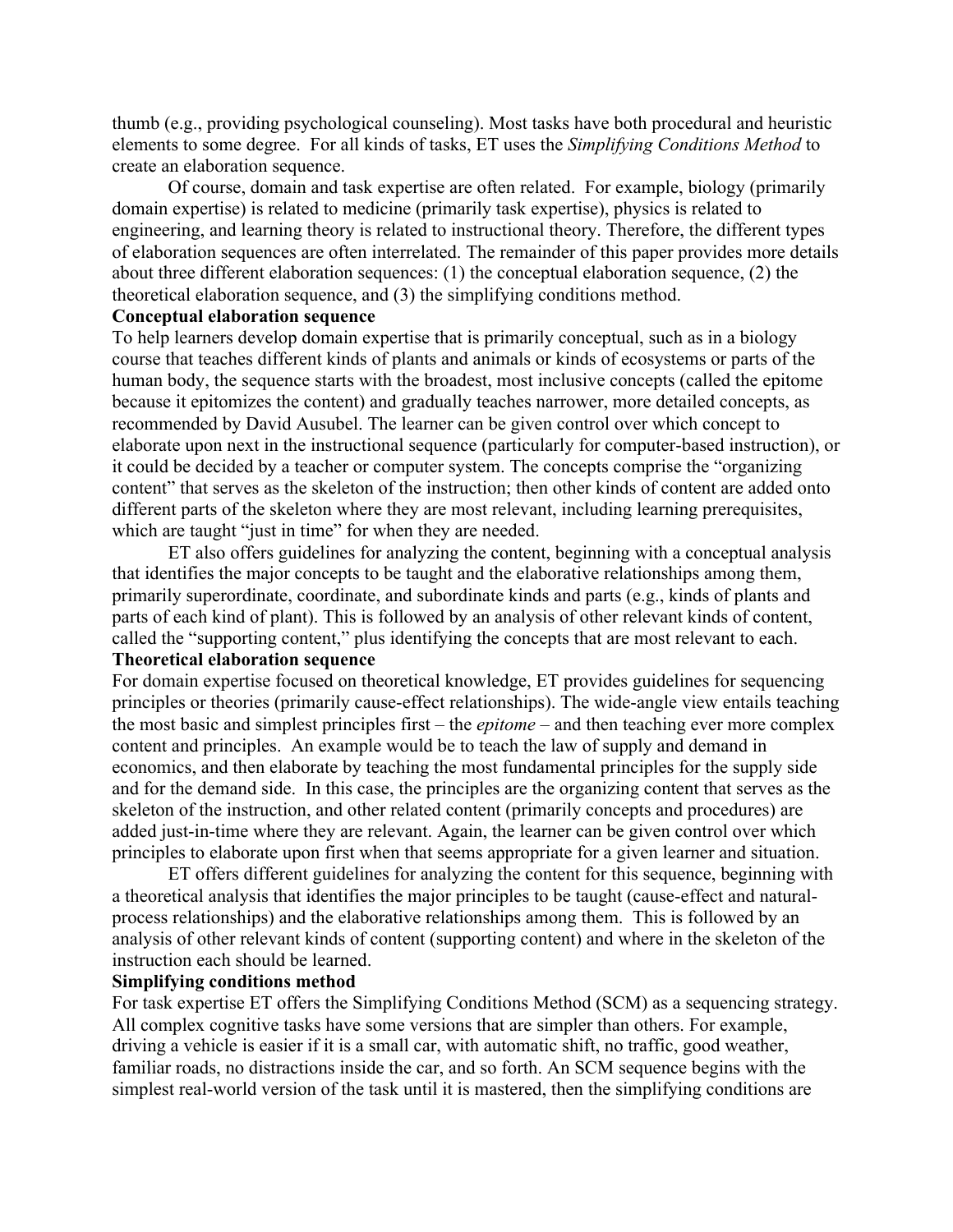removed one at a time, which requires teaching progressively more complex versions of the task. Again, the learner can be given control over the order for removing the simplifying conditions.

Whatever procedures and/or heuristics are involved in each version of the task are the organizing content, and other related content is added just in time where relevant. This kind of sequence is ideally suited to project-based learning (defined broadly here as all kinds of learningby-doing, including problem-based and inquiry-based learning), as a way to sequence many projects in a course or curriculum. It can be used in a highly constructivist approach (very little instruction is provided to students) or a more supportive approach (extensive tutorials and guidance are provided to students).

Again, ET offers different guidelines for analyzing the content for this sequence. It is called a heuristic task analysis and entails identifying both procedural and heuristic elements of the task, including methods for explicating tacit knowledge that experts possess. It also includes methods for identifying supporting content and when to teach such content just-in-time during instruction in the task.

#### **Multiple-Strand Sequencing**

Sometimes, more than one kind of content is taught extensively in a course or curriculum. Therefore, ET also offers guidelines for designing a "multiple-strand sequence" that includes integrating the sequence of two or more kinds of organizing content. For example, Beissner designed three elaboration sequences for a physical therapy course, compared them, and found significant parallels that allowed them to integrated with minor adjustments.

## **Conclusion**

The major benefit of ET is that it offers a holistic rather than fragmented approach to instruction, thereby enhancing student motivation, allowing more self-directed learning, and providing for student construction of more stable cognitive structures (schemata).

> *Charles M. Reigeluth Sinem Aslan*

*See also* Cognitive Task Analysis, Four Component Instructional Design, Knowledge and Skill Hierarchies, Knowledge Elicitation, Skill Decomposition

#### **Further Readings**

- Ausubel, D. P. (1968). *Educational psychology: A cognitive view.* New York: Rhinehart & Winston.
- Beissner, K. L., & Reigeluth, C. M. (1994). A case study on course sequencing with multiple strands using the elaboration theory. *Performance Improvement Quarterly*, *7*(2), 38-61.
- English, R. E., & Reigeluth, C. M. (1996). Formative research on sequencing instruction with the elaboration theory. *Educational technology research and development*, *44*(1), 23-42.
- Lee, J. Y., & Reigeluth, C. M. (2003). Formative research on the heuristic task analysis process. *Educational Technology Research & Development, 51*(4), 5-24.
- Reigeluth, C. M. (1992). Elaborating the elaboration theory. *Educational Technology Research and Development*, *40*(3), 80-86.
- Reigeluth, C. M. (1999). The elaboration theory: Guidance for scope and sequence decisions. In C. M. Reigeluth (Ed.), *Instructional design theories and models: A new paradigm of instructional theory* (Vol. II, pp. 425-453). Mahwah, NJ: Lawrence Erlbaum Associates.